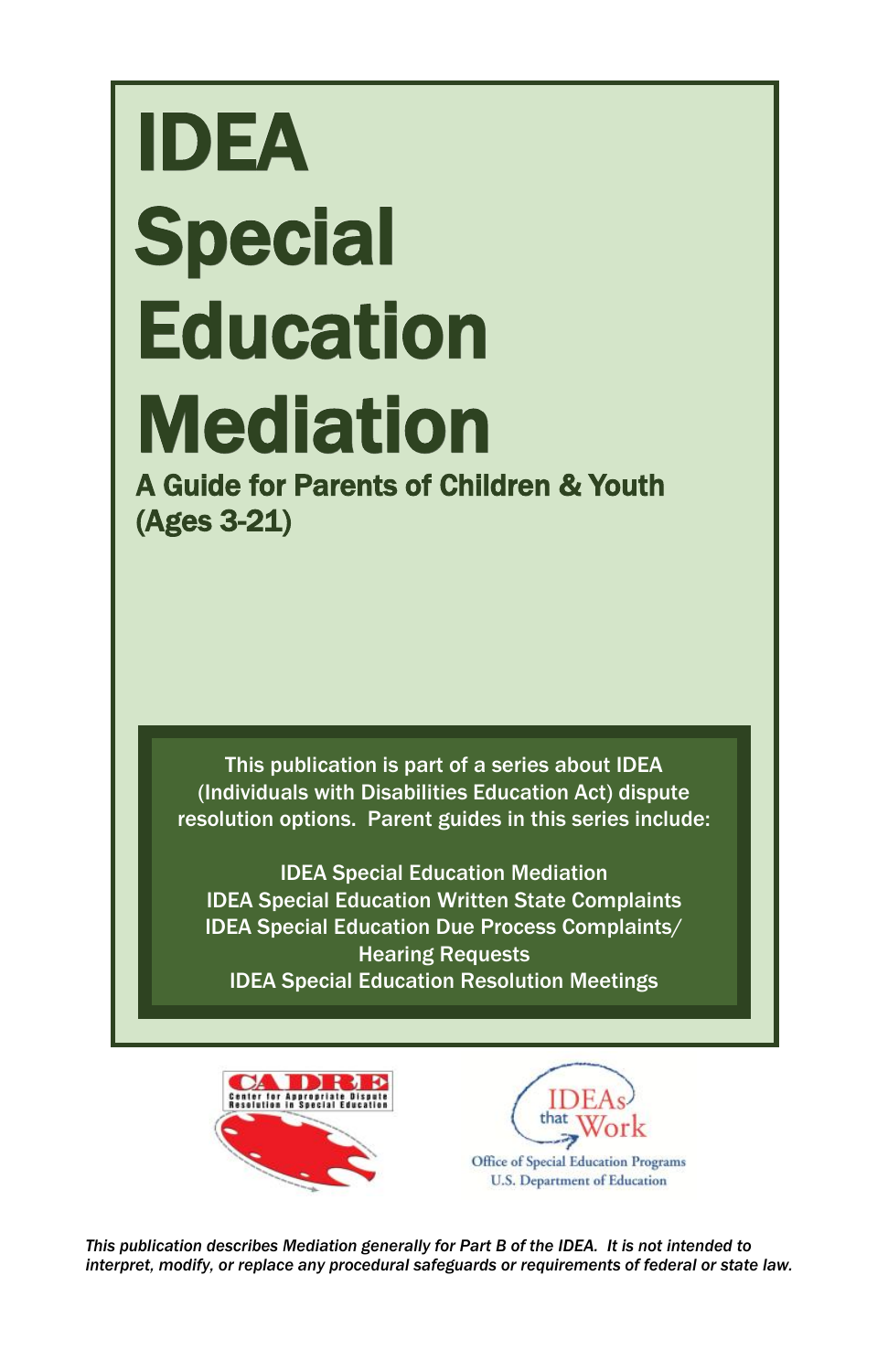# What Is Mediation?

Mediation is a voluntary process that brings people together to resolve their disagreements. A mediator helps participants communicate with each other, so that everyone has an opportunity to express concerns and offer solutions.

- Parents and educators must both agree to participate in order for mediation to happen.
- Participants may leave mediation at any time.
- Mediation discussions are confidential. What is said in mediation cannot be used as evidence in a due process hearing or civil lawsuit.
- The mediator does not make decisions. The parent and school district must both agree to any decisions made.
- The focus is on resolving disagreements and working toward a solution that satisfies all participants.
- Parents and educators can use mediation at any time to resolve disagreements.
- The goal is finding a solution that meets the educational needs of the child.

## Benefits Of Mediation

- Mediation can help everyone better understand differing points of view.
- Participants work on solutions together and are in control of the outcome, rather than someone who doesn't know the child making a decision.
- People tend to be more satisfied and follow through with the terms of mediated agreements because they are developed together.
- Disagreements may be resolved more quickly than with other dispute resolution options.
- Mediation focuses on creating a plan for the future.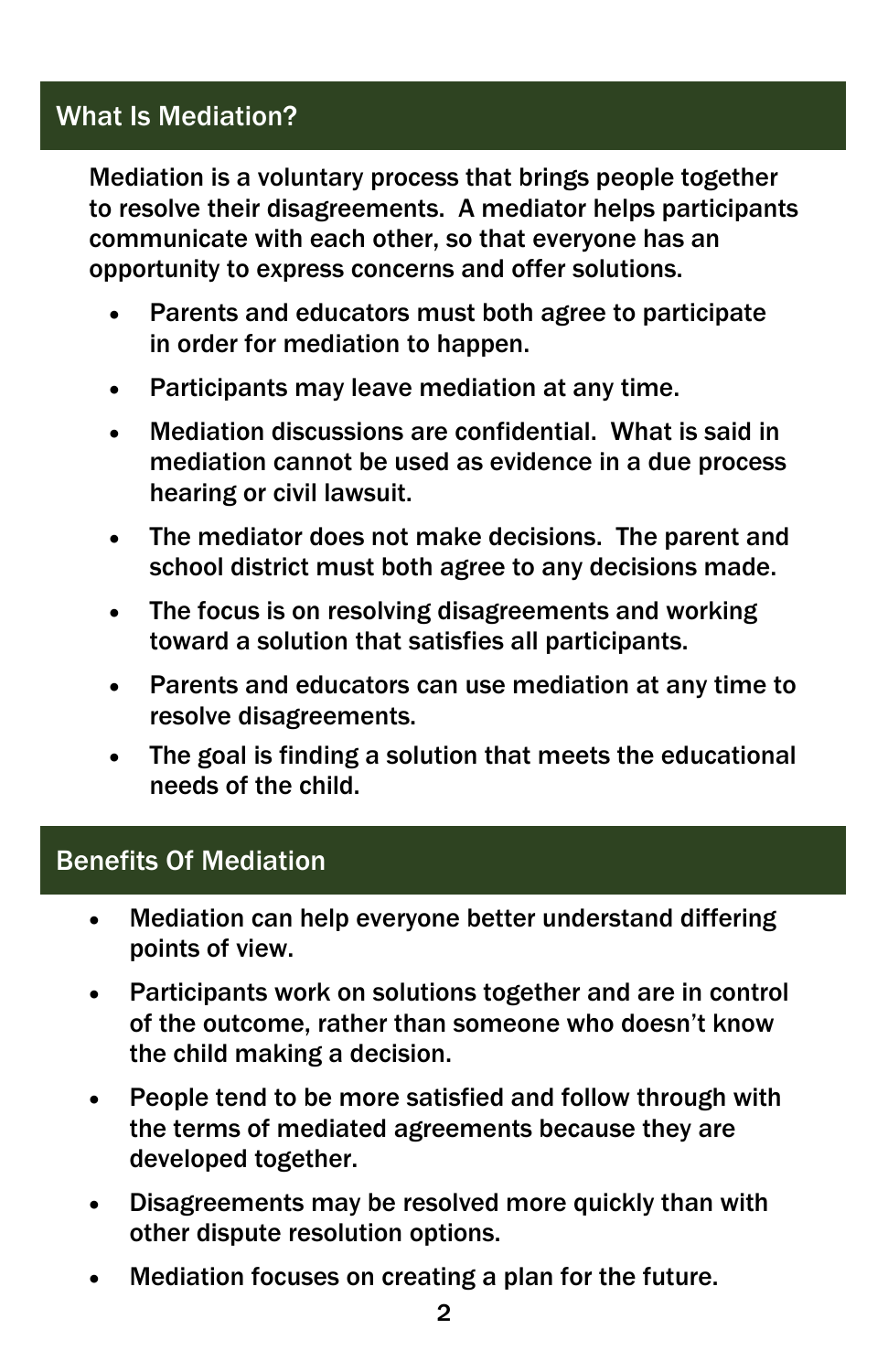## Considerations About Mediation

- Mediation can sometimes be an emotional, tiring, and frustrating process.
- Parents and educators may feel at a disadvantage if they don't take time to prepare before the mediation session.
- Some complex situations may require more than one mediation session to create a detailed agreement.
- There are no guarantees that mediation will lead to a written agreement.

# *A mediator who is trained in effective mediation techniques…*

- Facilitates open communication between mediation participants.
- Creates a safe environment.
- Encourages participants to be respectful and understand other points of view.
- Clarifies points of disagreement, may help identify options, and assists with writing down any agreement.

## Frequently Asked Questions About Mediation

#### *Who can request mediation?*

Parents or school district staff may request mediation when communications are difficult or there is a dispute that can't be resolved.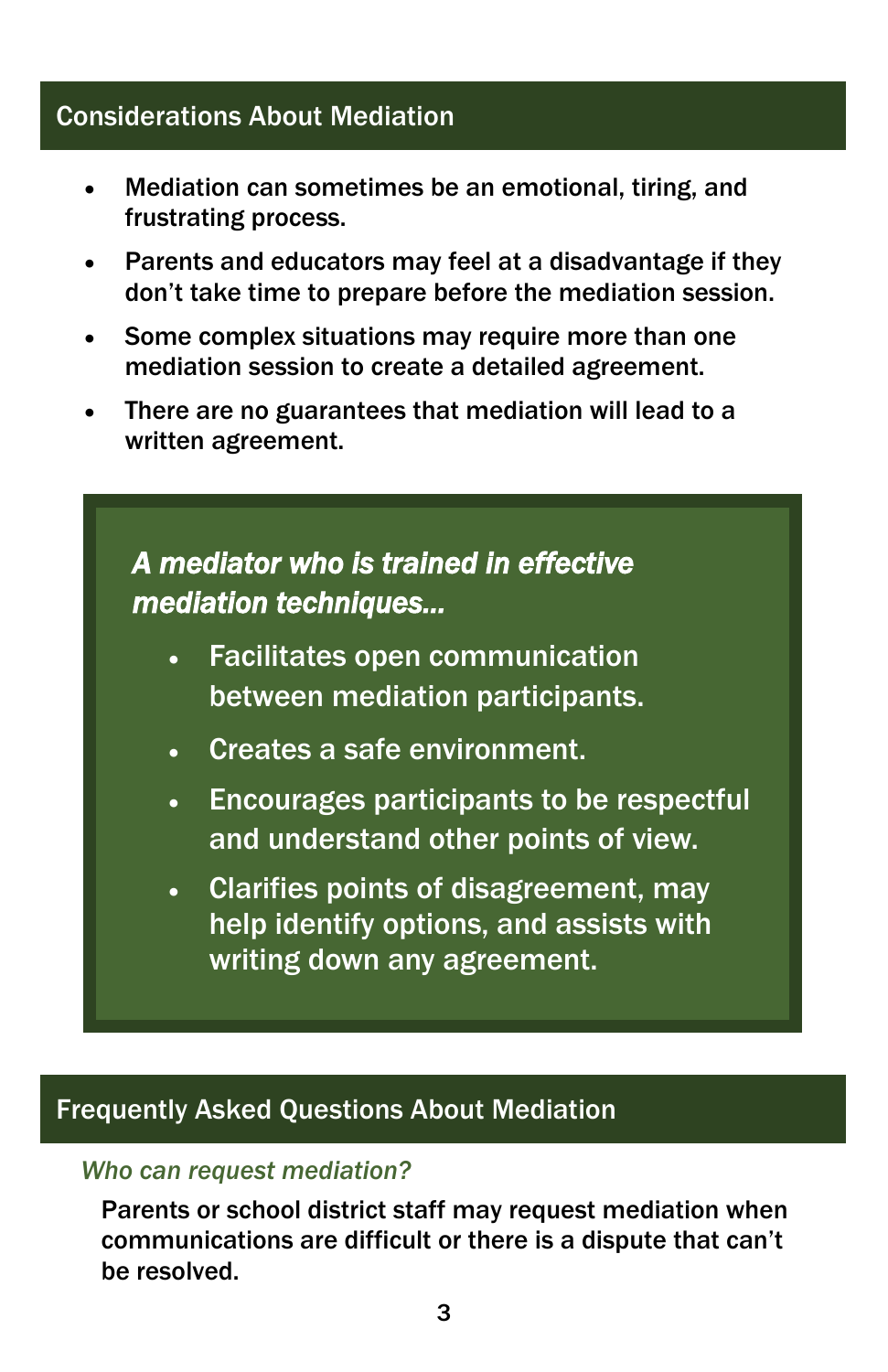#### *When can I request mediation?*

Mediation can be requested anytime, even if you have already asked for a due process hearing or filed a written state complaint.

#### *Who will choose the mediator?*

Your state educational agency (SEA) must select a mediator on a random, rotational, or other neutral basis. Some SEAs allow parents and schools to choose a mediator together. Schools or parents cannot choose the mediator on their own.

#### *Does the mediator make decisions?*

No. The mediator facilitates communication and does not favor the parent or the school district. Mediation is a problem-solving process guided by the mediator.

#### *When and where does the mediation take place?*

The mediation should take place at a time and in a location that is convenient to both the parent and school district.

#### *How long does the mediation process take?*

Mediation is intended to help quickly resolve disputes. The amount of time spent depends on the availability of participants, the complexity of their dispute, and their interest in reaching an agreement.

#### *Who pays for the mediation process?*

The IDEA requires SEAs to pay for the mediation process. School districts and parents do not pay for mediation.

#### *Who attends the mediation?*

The parent, staff from the school district, and the mediator must be present for a mediation to take place. The parent and school decide together who else may attend the mediation, such as support people. The mediator often helps with this before the mediation session.

#### *Should the student attend the mediation?*

A parent may choose to have his or her child present for all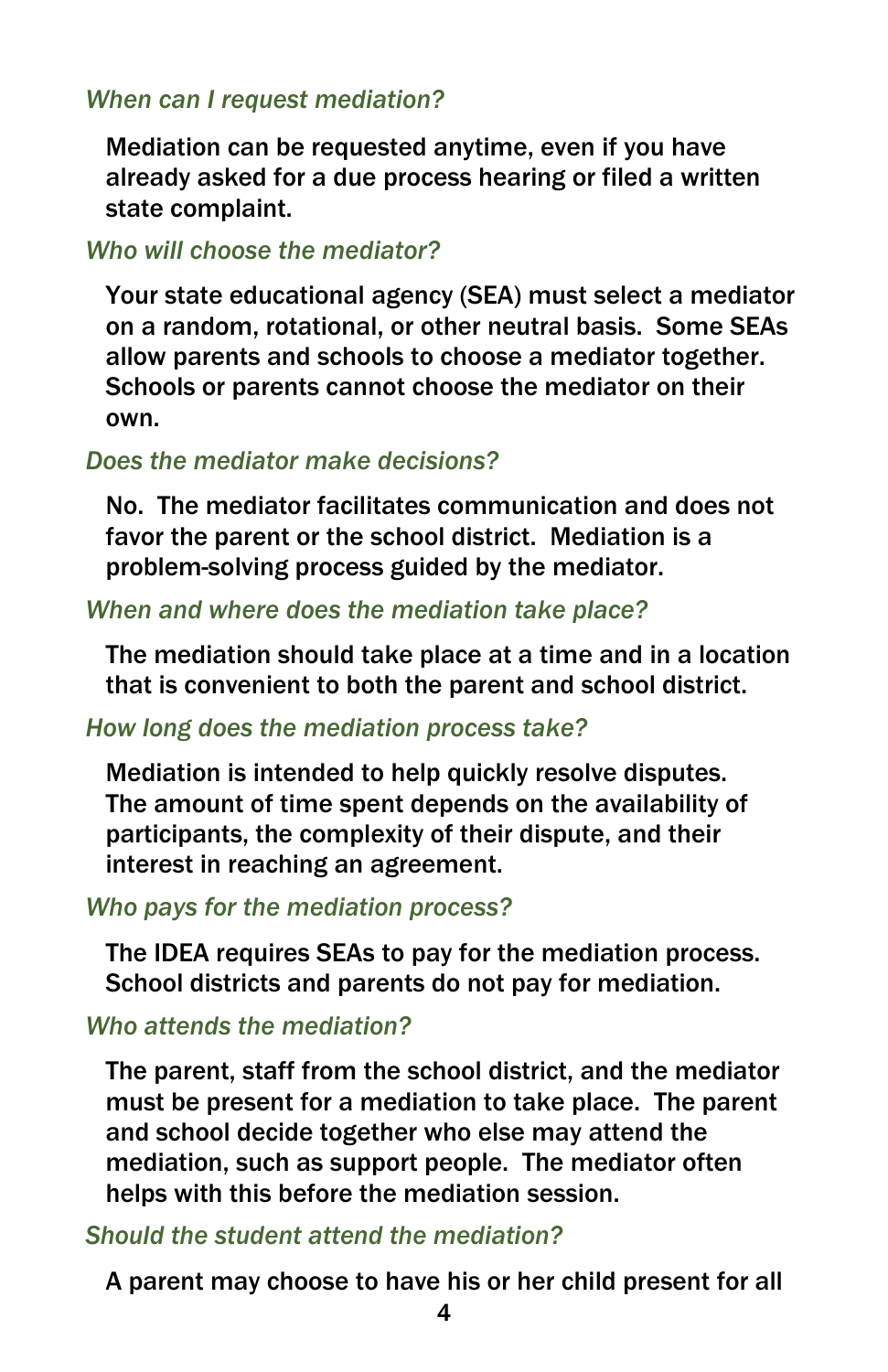or part of the mediation session, depending upon the child's age and maturity. For some youth with disabilities, participating in the mediation may be a positive experience where they learn about advocating for themselves. This is especially true when transition issues will be discussed.

For more on this topic, see *The Involvement of Students in Their Special Education Mediations*, available on the CADRE Website: directionservice.org/cadre/student.cfm.

State regulations associated with the IDEA dispute resolution processes vary widely.

Parents and family members are encouraged to contact their state educational agency or a parent center for more information.

## *Do attorneys participate in the mediation?*

Whether attorneys are included in the mediation process is not specified in the IDEA. Attorney participation in special education mediation varies from state to state.

#### *What if the mediation does not work?*

National data show that about 70% of mediations result in signed agreements. Using mediation does not affect the other parental rights provided under the IDEA. A parent may still file a written state complaint or request a due process hearing to resolve the problem.

#### *Do mediation agreements have to be in writing?*

Yes. If a dispute is resolved through the mediation process, the agreement must be in writing. It must be signed by the parent and an authorized representative of the school district. The mediation agreement must state that all of the discussions that took place during the mediation process will remain confidential. Parents may wish to consult with an attorney before signing a mediation agreement.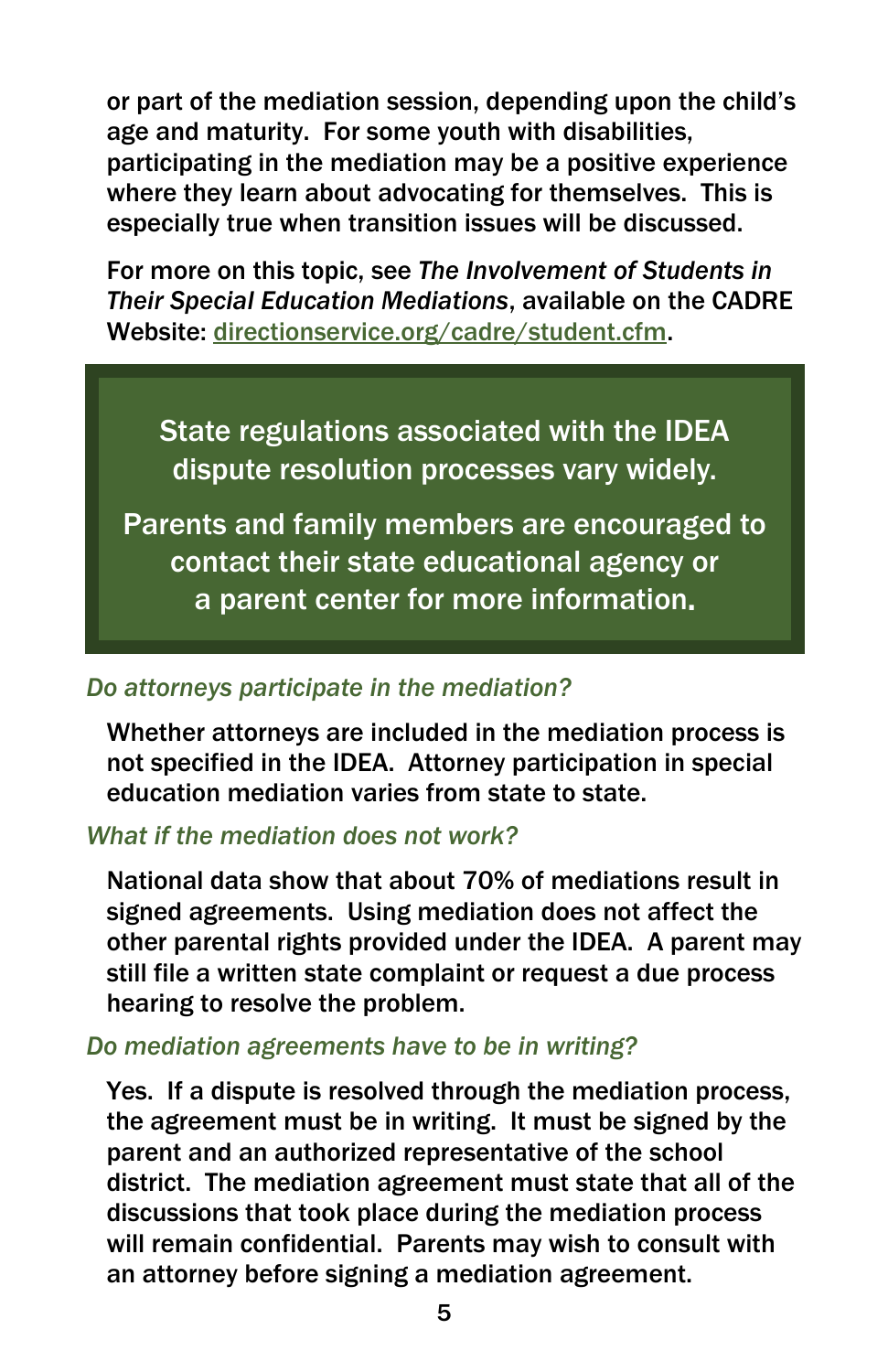### *What happens if the agreement isn't followed?*

Signed, written mediation agreements are legally binding and enforceable in state or federal court. If you believe that your agreement isn't being followed, your SEA can provide you with information about your options.

#### *What if I need an interpreter?*

It is important that you understand and are able to participate fully in the mediation process. Let everyone involved know that you need an interpreter. Contact your SEA for more information.

# Ways You Might Prepare For Mediation

- Organize your documents and write dates and notes on them. Consider making three copies – one for yourself, one for the other party, and one for the mediator.
- Make a list of the issues and questions you want to discuss during the mediation process. This can help you remember all of your concerns, so you can present them in an organized manner.
- Think of questions other participants might ask and write down some possible responses.
- Try to think of many different solutions to the problem and write them down.
- Think about how you plan to deal with emotions (yours and others) during the meeting.
- Try to arrive a little before the scheduled meeting time, so you have time to get ready to participate.
- The mediation is more likely to result in an agreement if everyone listens carefully to one another and is respectful.
- A parent advocate may be able to help you with the mediation process. Call your local parent center to talk with an advocate.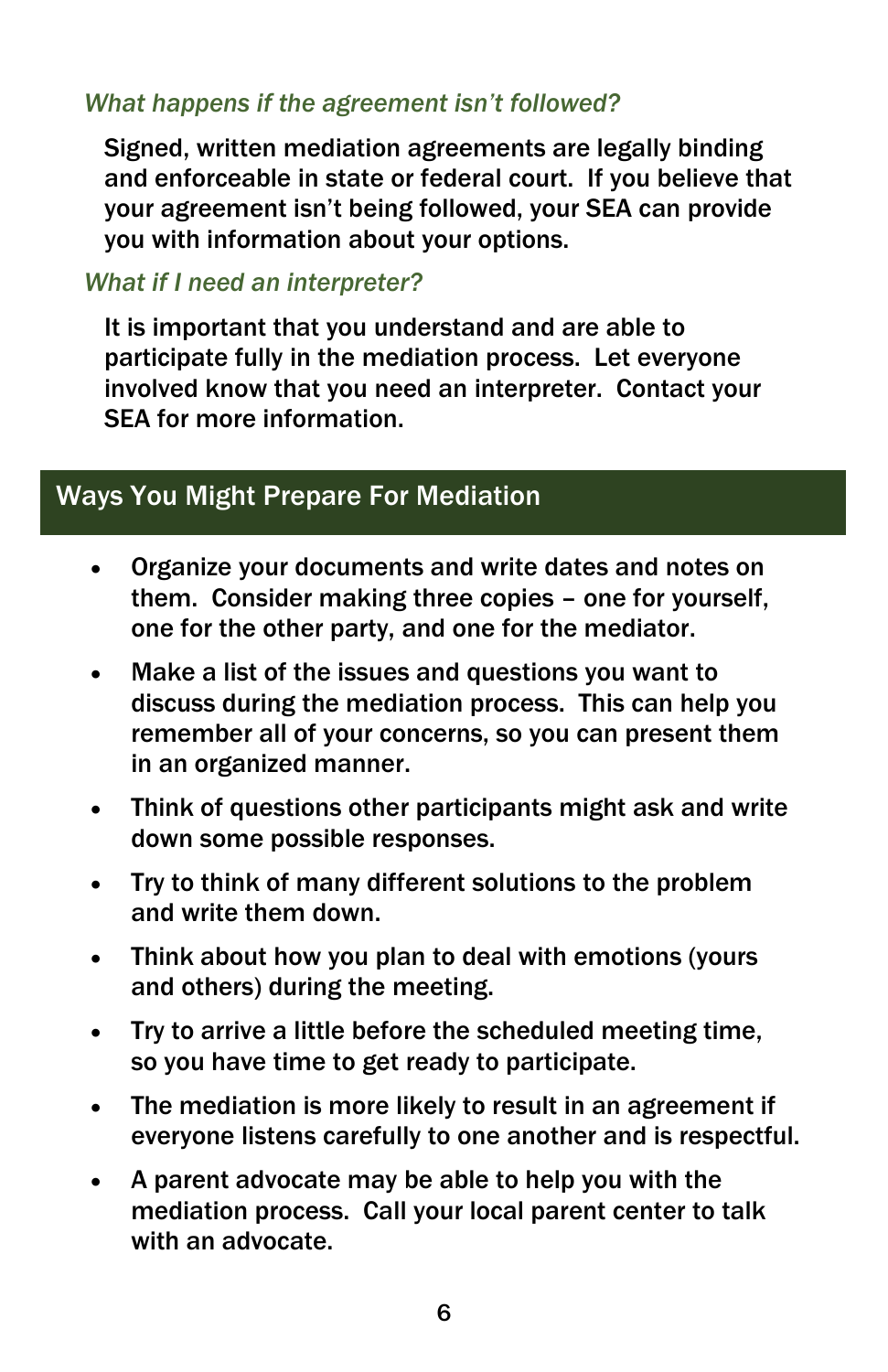## Sources Of Important Information

A current list of all parent centers in the nation is available through the Center for Parent Information and Resources (CPIR): parentcenterhub.org or call (973) 642-8100

The Center for Appropriate Dispute Resolution in Special Education (CADRE) is the national technical assistance center on dispute resolution: directionservice.org/cadre or call (541) 686-5060

Information on the Individuals with Disabilities Education Act (IDEA) is available online: idea.ed.gov/







For more information on resolving special education disputes and dispute resolution options available under the IDEA, visit the CADRE Website: directionservice.org/cadre